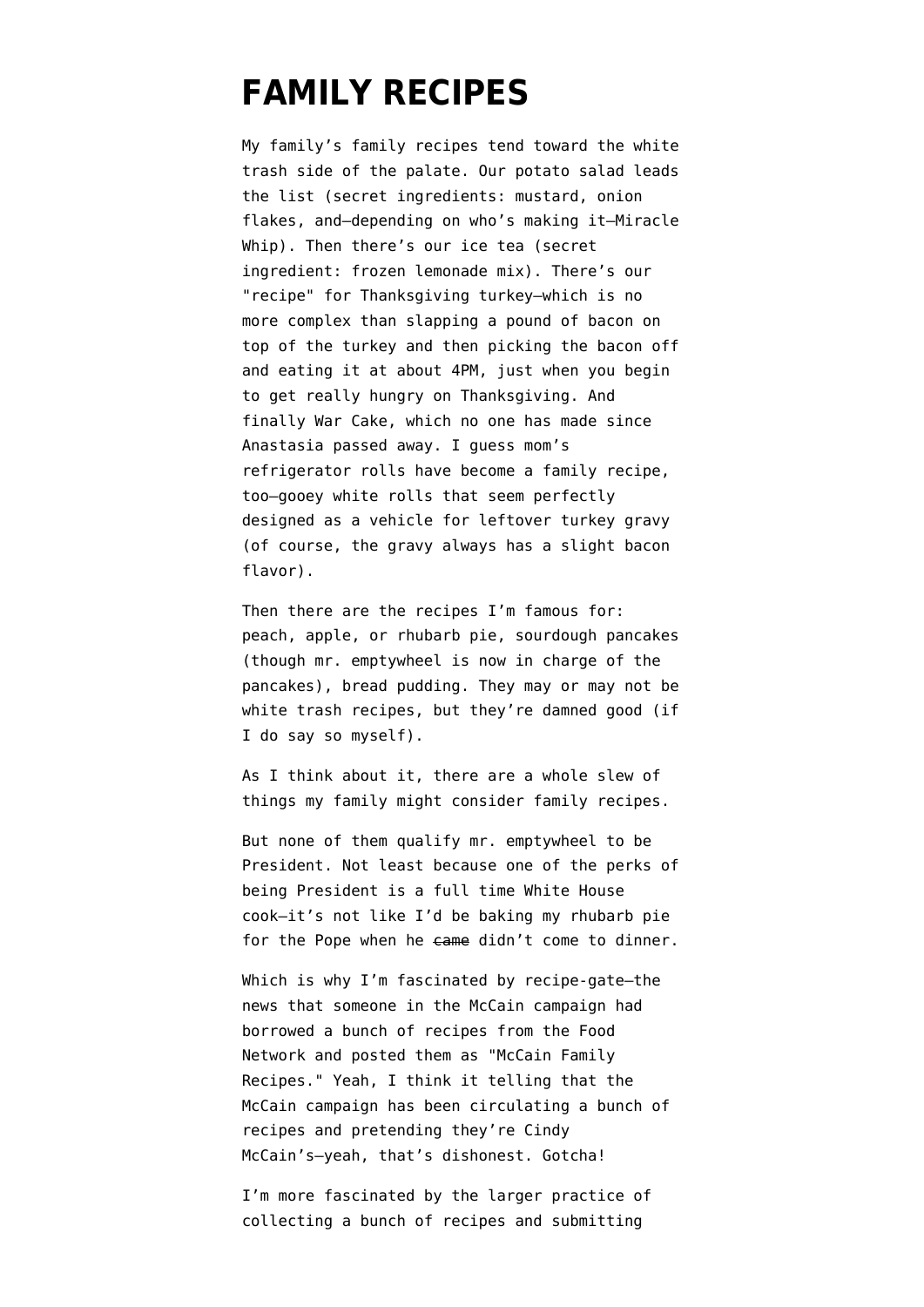them as if they somehow make the potential first lady authentic and, by association, the presidential candidate as well. The McCain campaign is [now claiming](http://www.nytimes.com/2008/04/16/us/politics/16recipes.html) that an intern is to blame, some guy who surfed the web and then submitted these recipes to the campaign site as well as to the NY Sun. The campaign is apparently hard at work finding different recipes to post on the site, and has [announced](http://www.nytimes.com/2008/04/16/us/politics/16recipes.html) that Cindy "likes to cook beef stew."

> By the end of the day, Mr. Bounds said that the McCain campaign was busy revising the recipe section of the Web site, and that Mrs. McCain liked to cook lemon chicken and beef stew.

The campaign apparently has no embarrassment about their efforts to construct this image of Cindy as a housewife in the first place.

The whole thing makes me kind of sad–sad that if they campaign felt it necessary, Cindy didn't have a beef stew recipe ready at hand (secret ingredient, whatever vegetables are in the fridge). Sad about the possibility that Cindy is being made out to be this great housewife when that's not who she is at all (are people as rich as Cindy is ever really housewives?) Sad that, after prior flaps over Hillary's cookie recipes, and in the same year that Hillary is now a strong candidate for President, we're still inventing these domestic fictions for the wives of presidential candidates.

Has anyone asked Bill if he's got a good cookie recipe?

Yeah, I think it relevant that the Straight Talk Express campaign got caught plagiarizing Cindy McCain's image as a domestic goddess.

But for me, it's an opportunity for the whole presidential myth-making industry to take a step back and consider the stupidity of the myths they're spinning. There are much more important issues to cover than whether Cindy can make passion fruit mousse or whether Obama can bowl.